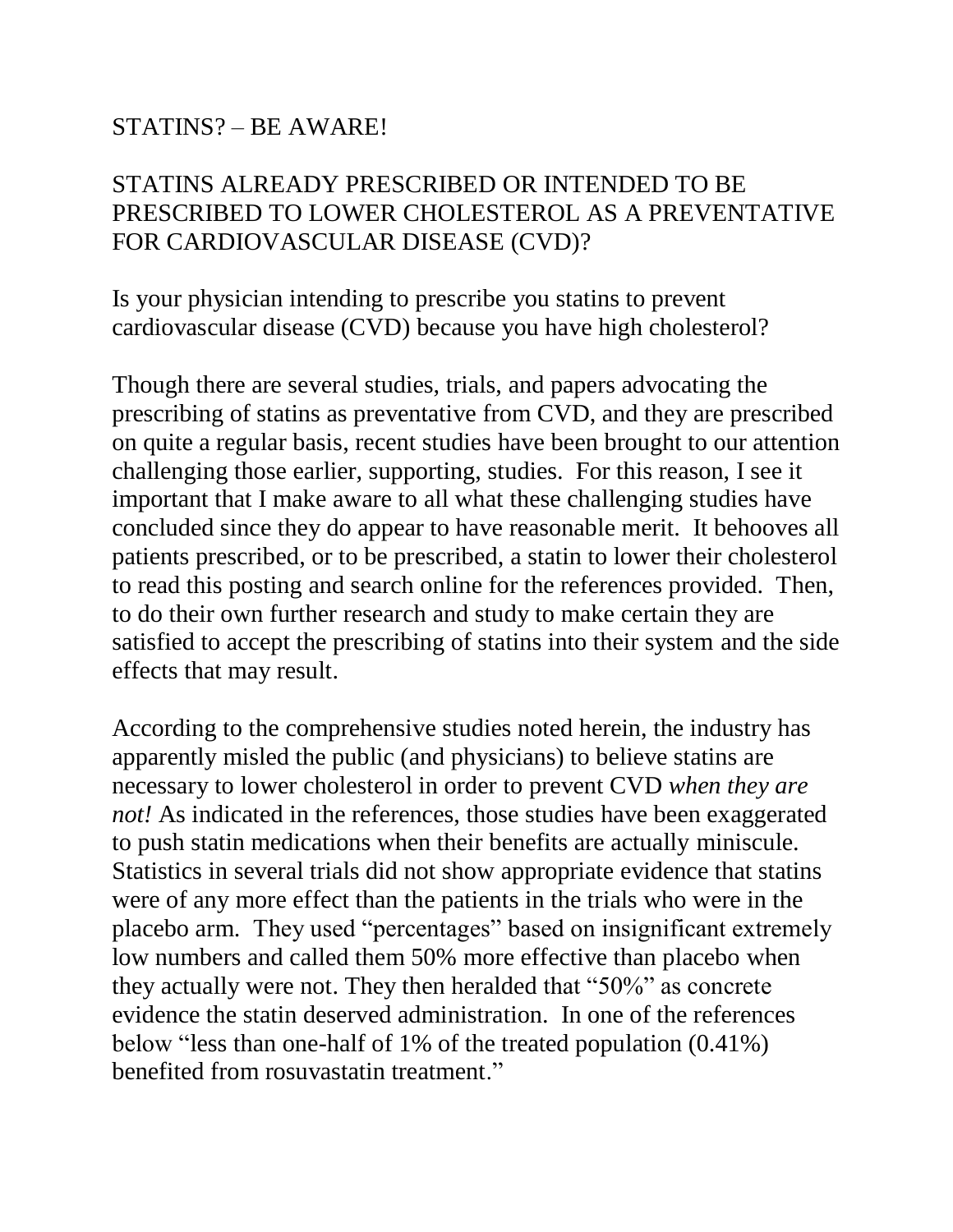According to these references, cholesterol-lowering trials have not succeeded in reducing the rate of mortality.

Statins are well known to cause adverse effects such as diabetes, cognitive impairments, cancer, cataracts, and musculoskeletal disorders, thus we, as patients, must be concerned, proactive, and question our physicians prescribing statins to provide *absolute* proof/valid reference material that the prescribed statin will actually serve a bigger purpose than the side effects they may cause.

You can do the same by stopping smoking, avoiding or lowering obesity, consuming foods low in sugar, partially hydrogenated fats and high saturated fats such as coconut, butter, eggs, and fat cheese.

The foregoing **is my opinion** based on these very comprehensive (and lengthy) studies regarding deception in hyping the prescribing of statins for the prevention of cardiovascular disease:

**How statistical deception created the appearance that statins are safe and effective in primary and secondary prevention of cardiovascular disease** David M Diamond\* 4 and Uffe Ravnskov

## **Statins stimulate atherosclerosis and heart failure: pharmacological mechanisms**

**[Harumi Okuyama](https://www.tandfonline.com/author/Okuyama%2C+Harumi)**[,Peter H Langsjoen,](https://www.tandfonline.com/author/Langsjoen%2C+Peter+H)[Tomohito Hamazaki,](https://www.tandfonline.com/author/Hamazaki%2C+Tomohito)[Yoichi](https://www.tandfonline.com/author/Ogushi%2C+Yoichi) [Ogushi](https://www.tandfonline.com/author/Ogushi%2C+Yoichi)[,Rokuro Hama,](https://www.tandfonline.com/author/Hama%2C+Rokuro)[Tetsuyuki Kobayashi](https://www.tandfonline.com/author/Kobayashi%2C+Tetsuyuki) [&Hajime Uchino](https://www.tandfonline.com/author/Uchino%2C+Hajime)

**LDL-C Does Not Cause Cardiovascular Disease: a comprehensive review of current literature** - Uffe Ravnskov, et al

**Lack of an association or an inverse association between lowdensitylipoprotein cholesterol and mortality in the elderly: a systematic review -** Uffe Ravnskov, et al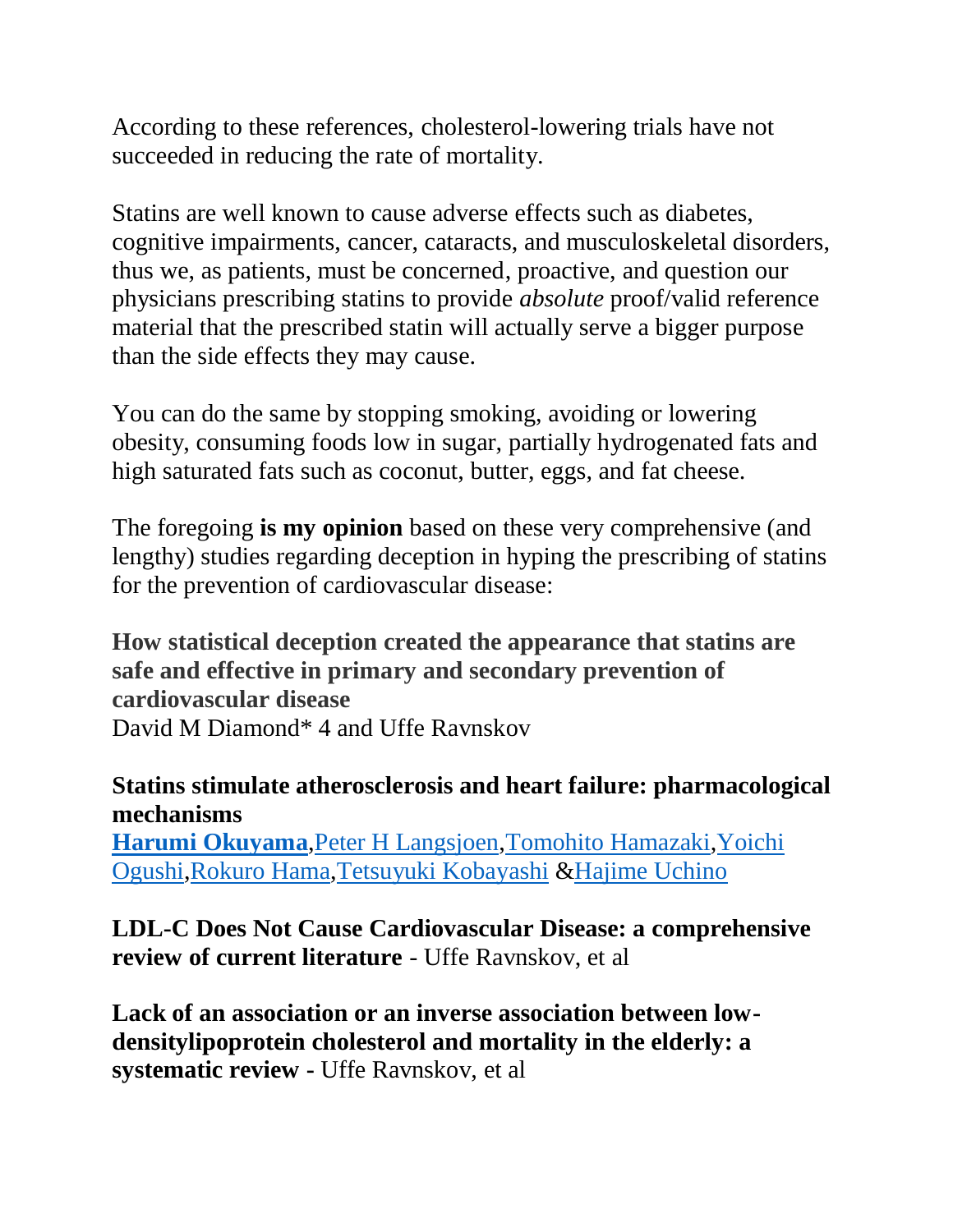As noted earlier, it is important that we patients become our own advocates and do our own research and study to make certain that which we are prescribed is sufficiently important to our well-being to merit accepting the often several harmful side effects that may occur with the medication being prescribed.

**DISCLAIMER:** Please recognize that I am not a Medical Doctor. Rather, I do consider myself a medical detective. I have been an avid student researching and studying prostate cancer as a survivor and continuing patient since 1992. I have dedicated my retirement years to continued deep research and study in order to serve as an advocate for prostate cancer awareness, and, from an activist patient's viewpoint, as a mentor to voluntarily help patients, caregivers, and others interested develop an understanding of this insidious men's disease, its treatment options, and the treatment of the side effects that often accompany treatment. There is absolutely no charge for my mentoring – I provide this free service as one who has been there and hoping to make their journey one with better understanding and knowledge than was available to me when I was diagnosed so many years ago. **IMPORTANTLY**, readers of medical information I may provide are provided this "disclaimer" to make certain they understand that the comments or recommendations I make are not intended to be the procedure to blindly follow; rather, they are to be reviewed as **MY OPINION**, then used for further personal research, study, and subsequent discussion with the medical professional/physician providing their prostate cancer care.

Charles (Chuck) Maack - Continuing Prostate Cancer Patient Since 1992, Advocate, Activist, Volunteer Mentor since 1996 to men diagnosed with Prostate Cancer and their Caregivers locally and on-line Worldwide.

A mentor should be someone who offers courtesy, professionalism, respect, wisdom, knowledge, and support to help you achieve your goals; would that I succeed)